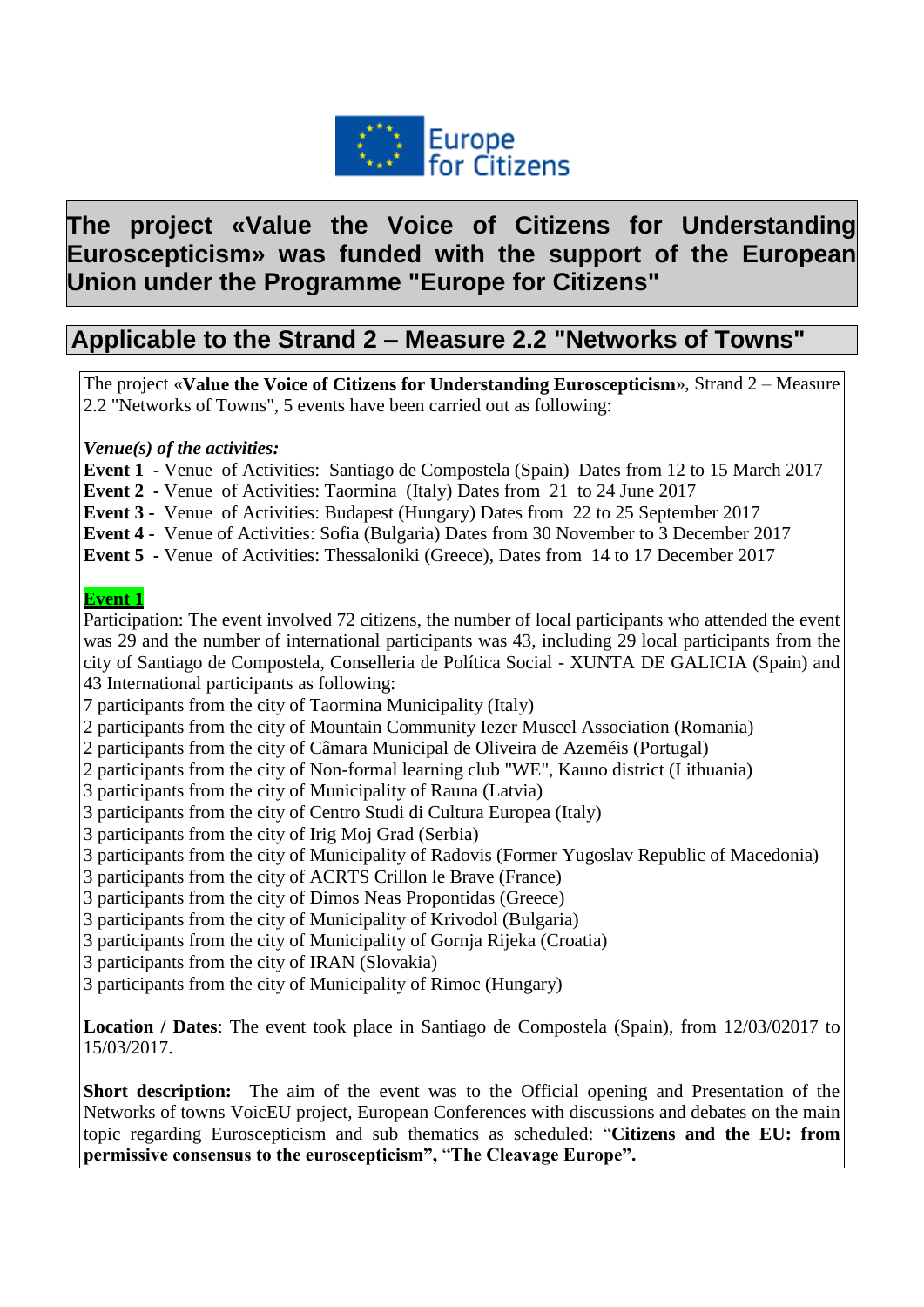The first event, held in Santiago de Compostela (Spain), was conducted thought Thematic Conferences, Round Table, Debate and Comparison, Interactive workshop, Seminars, Visits of the territory, Interviews/Talk show, Press conferences, Storytelling of UE with the schools, Evaluation, Dissemination and Networking for the Future.

The activities scheduled fostered a sense of ownership of the EU policies and promoted active participation, to build a tighter-knit Europe, according to the principles of active citizenship and participatory democracy. All participants were actively involved in the development of a constructive dialogue on the topics, creating open debates and discussions through moments of question time and non-formal activities. It was kept in constant consideration the principle of non-discrimination, with particular attention to the inclusion of difficult groups and disadvantaged people.

The activities aimed to reflect the needs and requirements of the participants, in line with the general and specific objectives of the program and the project, to promote new strategies in active participation of citizens, cultural diversity, intercultural dialogue, participation in the democratic process, debate on the Future of EU and social cohesion.

Therefore, participants have been encouraged to exchange opinions and best practices with the aim to formulate new ideas and concrete future proposals. At the closure of the event there was a final Evaluation and group reflection in order to receive the feedback from the participants.

### *12 March 2017 THURSDAY - 1 st Day of Conference* – from 10.00 to 13.00

1<sup>st</sup> Conference / 1<sup>st</sup> Session – at Instalaciones de Consellería de Educación y Cultura en Santiago de Compostela

9,30: Registration of the participants.

10,00: Official Opening of the  $1<sup>st</sup>$  Conference

Moderator: **Gianluca Santisi**, Journalist and European Communicator.

Institutional Greetings by:

**José Manuel Rey Varela**, Conselleiro de Politica Social, Xunta de Galicia (Spain)

**Mario D'Agostino**, Vice Mayor of Taormina Municipality (Italy).

**Opening of the Network of Town - Presentation of the project, activities and Network** In this specific session, it was presented the project, the activities and the peculiarities of the Municipalities and Territories of the Partners.

**Beatrice Briguglio**, European Project Manager (Italy) illustrated the Project, the objectives and the strategic direction of the Network.

Speakers:

- **Fernando Rodriguez Castro**, Conselleria de Política Social Xunta de Galicia (Spain)
- **Leonard Soare**, President of Mountain Community Iezer Muscel Association (Romania)
- **Isidro Figueiredo**, Mayor of Câmara Municipal de Oliveira de Azeméis (Portugal)
- **→ Papp Andrea**, Inštitúcia regionálnych aktivít Novohradu (Slovakia)
- **Antanas Bagdonas**, Municipality of Kaunas district (Lithuania)
- **Evija Zurģe**, Mayor of Municipality of Rauna (Latvia)
- **Carlo Mastroeni**, Centro Studi di Cultura Europea (Italy)
- $\div$  **János Beszkid**, Mayor of Municipality of Rimoc (Hungary)
- **Srdjan Budimcic**, Irig Moj Grad (Serbia)
- **Thérèse de Gantès-Bischel**, ACRTS Crillon le Brave (France)
- **Konstantinos Tsompanakis**, Vice-Mayor of Dimos Neas Propontidas (Greece)
- **Evgeni Yolovski**, Municipality of Krivodol (Bulgaria)
- **Darko Fištrović**, Mayor of Municipality of Gornja Rijeka (Croatia)
- **Lazar Gazepov**, Municipality of Radovis (Former Yugoslav Republic of Macedonia)

12.00: Conclusion of the daily Session

12:30: moment of Question time / public Debate about the issues under discussion.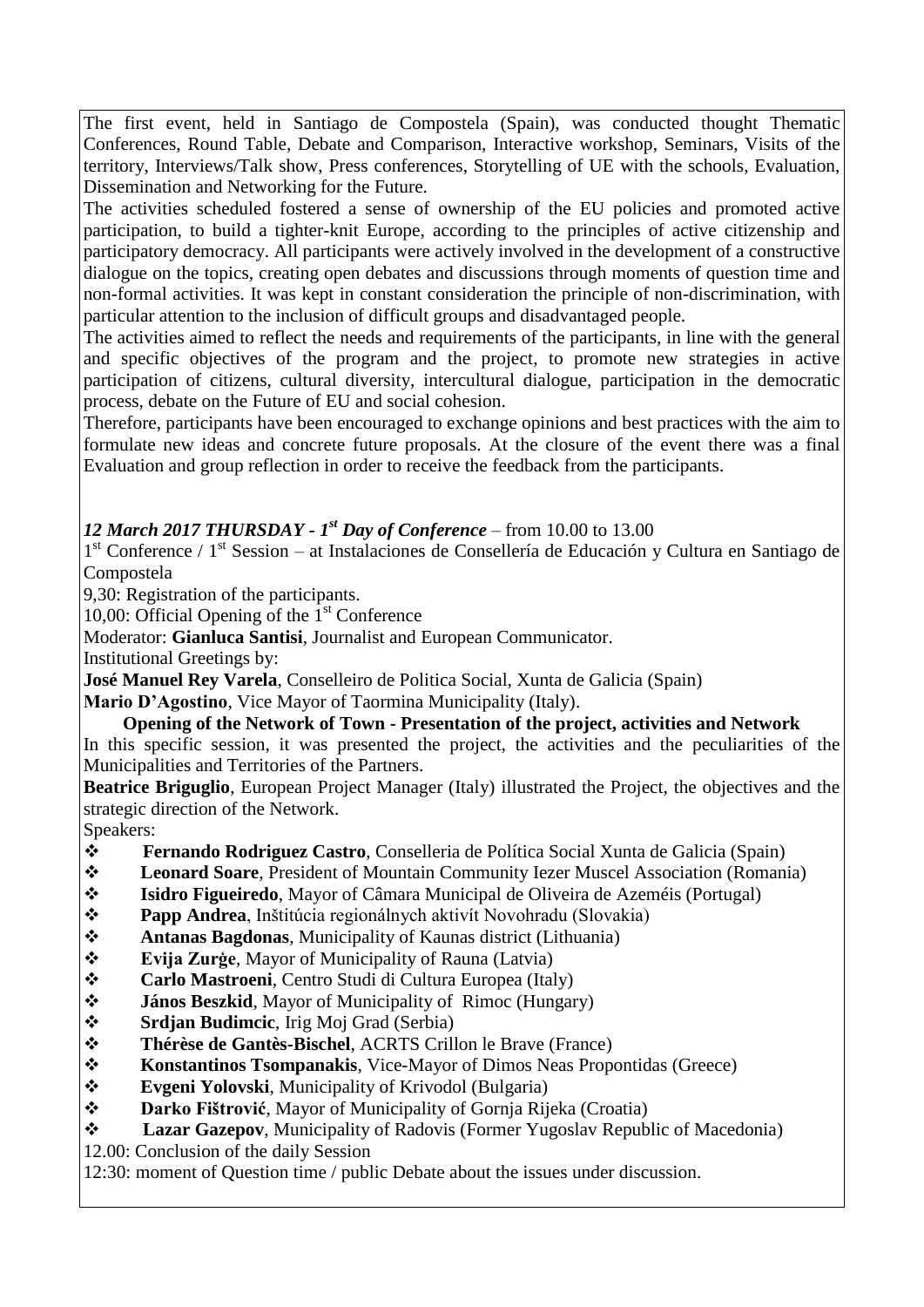Afternoon:

*I^ step of the construction of a Digital storytelling with students and participants, in order to build an account of the EU, through a chronological narration of the various stages of the community process.*

*Visit of the city of Santiago de Compostela.*

### **13 March 2017 FRIDAY** –  $2^{nd}$  Day of Conference – from 10.00 to 13.00

1<sup>st</sup> Conference / 2<sup>nd</sup> Session – at Palacio Municipal de la Villa de Noia

09.30: Registration of the participants

10.00: Opening of the Conference

**Workshop "Citizens and the EU: from permissive consensus to the euroscepticism?"** Moderator: **Gianluca Santisi**, Journalist European Communicator

Institutional Greetings by

**Santiago Freire Abeijón**, Mayor of Noia Municipality (Spain)

**Gaetano Carella**, Taormina Municipality (Italy)

Speakers:

**Brocato Salvatore**, Taormina Municipality (Italy)

 **Jesús María Gamallo Aller**, Director Xeral de Relaciones Exteriores y con la Unión Europea, Xunta de Galicia (Spain)

- **Ana Vorovenci**, Mountain Community Iezer Muscel Association (Romania)
- **Isidro Figueiredo**, Mayor of Câmara Municipal de Oliveira de Azeméis (Portugal)
- **Sándor Papp**, Inštitúcia regionálnych aktivít Novohradu (Slovakia)
- **Igor Chapov**,, Municipality of Radovis (Former Yugoslav Republic of Macedonia)
- **Tünde László**, Municipality of Rimoc (Hungary)
- **Edita Stankeviciene**, NGO Non-formal learning club "WE", Kauno district (Lithuania)

12:00: Conclusion of the daily Session

12.30: Question time / public Debate, questions about the issues under discussion

Afternoon:

Interviews/*Talk show "Communicate Europe", with the direct participation of Eurosceptic and pro EU politicians, with the aim of creating a forum for debate and discussion with the public and understand affinities and divergent positions.*

*Visit of the City of Noia and at Frinsa La Conservera – Seafood Farm*

### *14 March 2017 SATURDAY – 3 rd Day of Conference* – from 10.00 to 13.00

1<sup>st</sup> Conference / 3<sup>rd</sup> Session - at Instalaciones del Instituto Teológico Compostelano. Seminario Mayor - Santiago de Compostela

09.00: Registration of the participants

09.30: Opening of the Conference

### **Round Table "The Cleavage Europe"**

Moderator: **Gianluca Santisi**, Journalist European Communicator

Institutional Greetings by

**Cecilia Vasquez Suarez**, Directora General de Juventud, Participacion y Voluntariado, Conselleria de Política Social - Xunta de Galicia (Spain)

**Mario D'Agostino**, Vice Mayor of Taormina Municipality (Italy)

Speakers:

**1988 • Nunzio Corvaia**, Taormina Municipality (Italy)<br> **1988 • José Manuel Neira Picallo Conselleria de Polít** 

- **José Manuel Neira Picallo**, Conselleria de Política Social Xunta de Galicia (Spain)
- **Miljana Rados**, Irig Moj Grad (Serbia)
- **Carlo Mastroeni**, Centro Studi di Cultura Europea (Italy)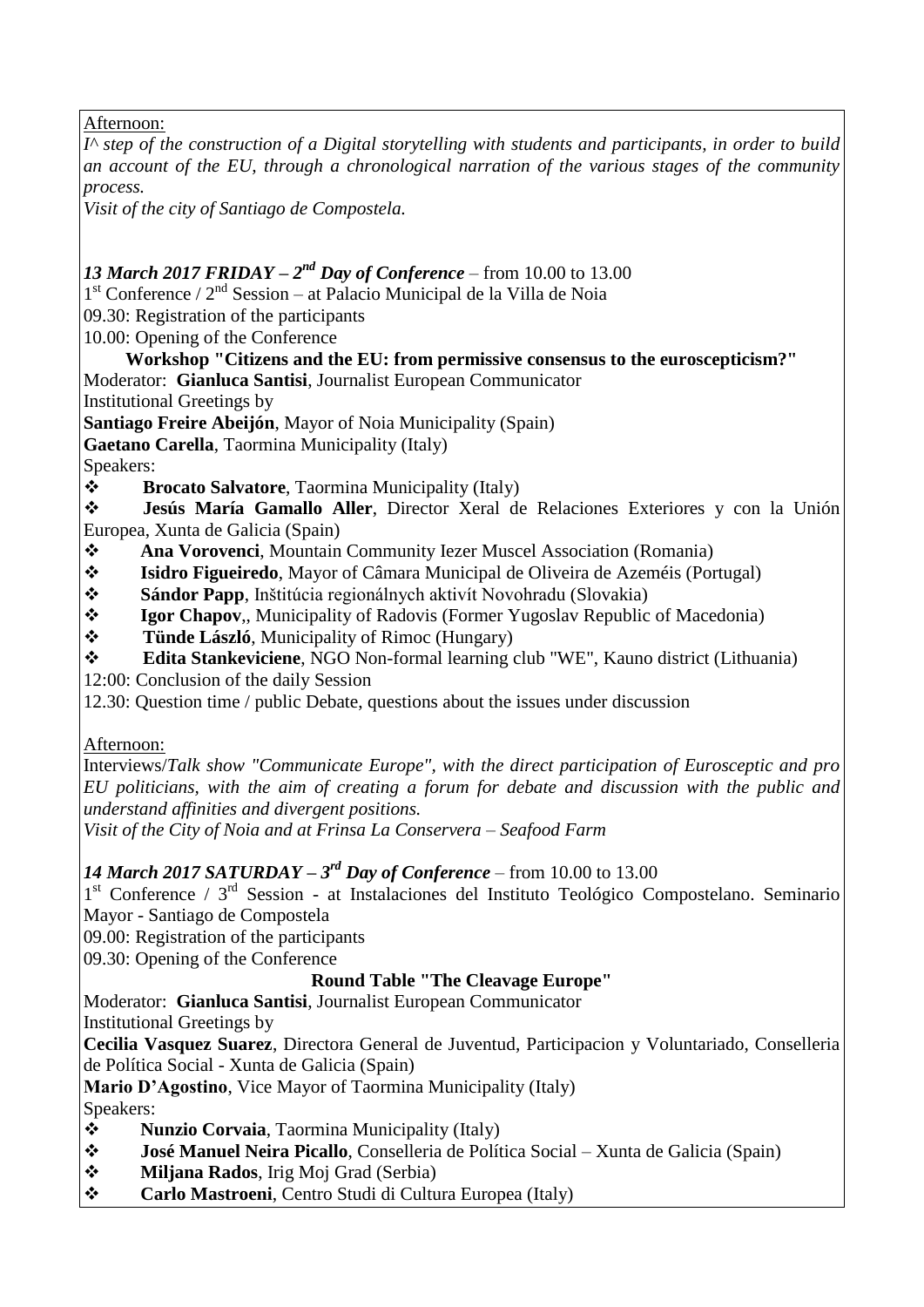- **Thérèse de Gantès-Bischel**, President of ACRTS Crillon le Brave (France)
- **Maria Liozidou**, Dimos Neas Propontidas (Greece)
- **❖ Rita Merca, Municipality of Rauna (Latvia)**
- **Mariela Goronova**, Municipality of Krivodol (Bulgaria)
- **Darko Fištrović**, Mayor of Municipality of Gornja Rijeka (Croatia)
- 12:00: Conclusion of the daily Session

12.30: Question time / public Debate, questions about the issues under discussion

#### Afternoon:

*Ide@ction - New Ideas Proposal, a space dedicated to the development of new ideas, to develop new proposals for the future and strengthen the European cooperation network. Final Evaluation and group reflection.* 

### **Event 2**

Participation: The event involved 75 citizens, the number of local participants who attended the event was 49 and the number of international participants was 26, including 40 local participants from the city of Taormina Municipality (Italy) and 9 participants from the Centro Studi di Cultura Europea (Italy) and 26 International participants as following:

3 participants from the city of Santiago de Compostela, Conselleria de Política Social - XUNTA DE GALICIA (Spain)

2 participants from the city of Mountain Community Iezer Muscel Association (Romania)

2 participants from the city of Câmara Municipal de Oliveira de Azeméis (Portugal)

1 participants from the city of Non-formal learning club "WE", Kauno district (Lithuania)

2 participants from the city of Municipality of Rauna (Latvia)

2 participants from the city of Irig Moj Grad (Serbia)

2 participants from the city of Municipality of Radovis (Former Yugoslav Republic of Macedonia)

2 participants from the city of ACRTS Crillon le Brave (France)

2 participants from the city of Dimos Neas Propontidas (Greece)

2 participants from the city of Municipality of Krivodol (Bulgaria)

2 participants from the city of Municipality of Gornja Rijeka (Croatia)

2 participants from the city of IRAN (Slovakia)

2 participants from the city of Municipality of Rimoc (Hungary)

**Location / Dates:** The event took place in Taormina (Italy), from 21/06/2017 to 24/06/2017

**Short description:** The aim of the event was to the Signature of the Brotherhood Pact, European Conferences with discussions and debates on the main topic regarding Euroscpticism and sub thematics as following: "*Europe, Communication and Codes", "Europe of the rules and the Europe of the people?"*

The second event, held in Taormina (Italy), was conducted thought Thematic Conferences, Round Table, Debate and Comparison, Interactive workshop, Seminars, Visits of the territory, Interviews/Talk show, Press conferences, Storytelling of UE with the schools, Evaluation, Dissemination and Networking for the Future.

The activities scheduled fostered a sense of ownership of the EU policies and promoted active participation, to build a tighter-knit Europe, according to the principles of active citizenship and participatory democracy. All participants were actively involved in the development of a constructive dialogue on the topics, creating open debates and discussions through moments of question time and non-formal activities. It was kept in constant consideration the principle of non-discrimination, with particular attention to the inclusion of difficult groups and disadvantaged people.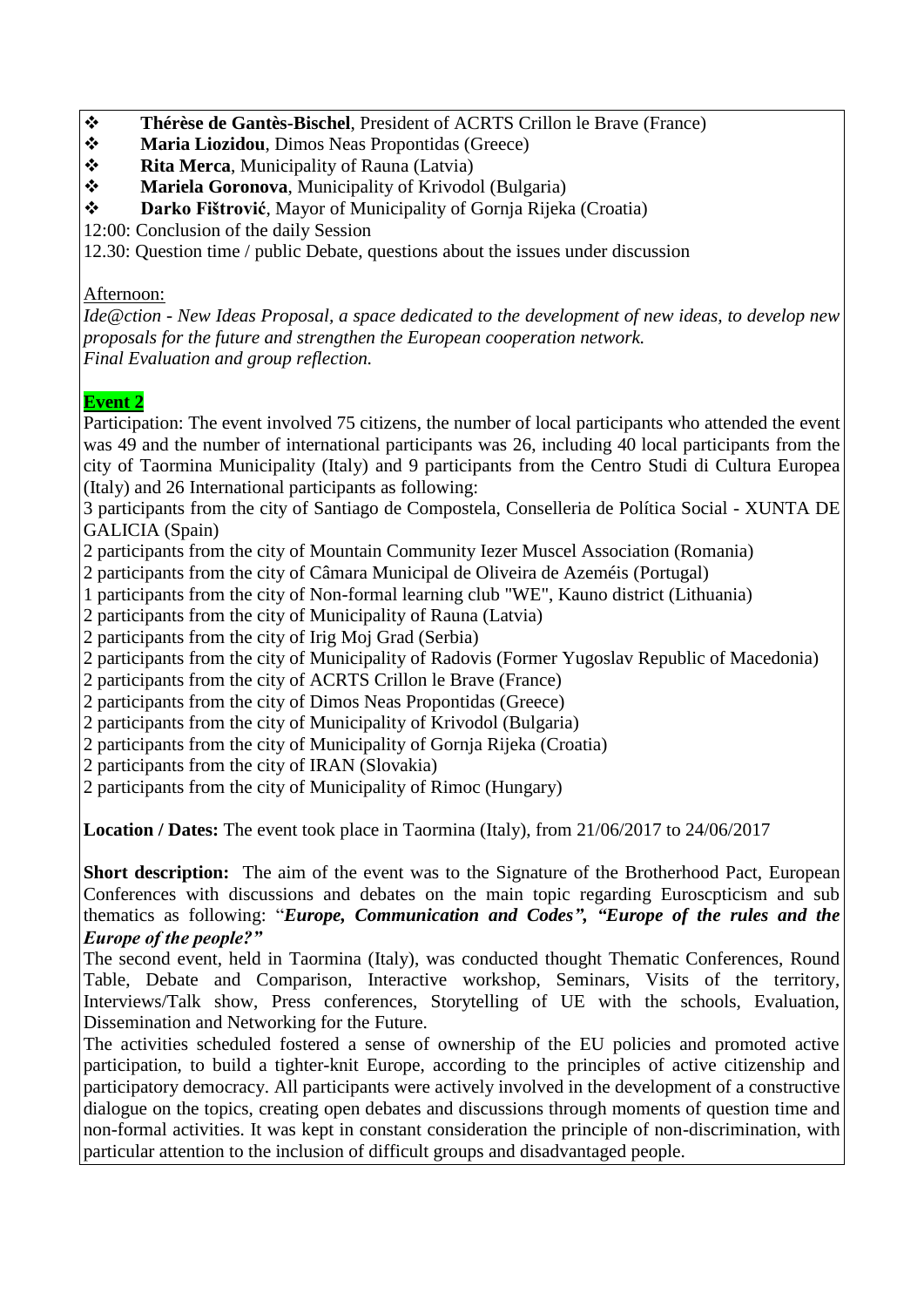The activities aimed to reflect the needs and requirements of the participants, in line with the general and specific objectives of the program and the project, to promote new strategies in active participation of citizens, cultural diversity, intercultural dialogue, participation in the democratic process, debate on the Future of EU and social cohesion.

Therefore, participants have been encouraged to exchange opinions and best practices with the aim to formulate new ideas and concrete future proposals. There was specific moment of discussion about the tools of dissemination of the project's results. At the closure of the event there was a final Evaluation and group reflection in order to receive the feedback from the participants.

#### *22 June 2017 THURSDAY - 1 st Day of Conference* – from 10.00 to 13.00

 $2<sup>nd</sup>$  Conference / 1<sup>st</sup> Session – at Council Room of Taormina Municipality – Corso Umberto.

9,30: Registration of the participants.

10,00: Opening of the Conference

#### *Seminary "Europe, Communication and Codes"*

Moderator: *Gianluca Santisi*, Journalist European Communicator Institutional Greetings by

*Antonio D'Aveni*, President of the Council of Taormina Municipality *Eligio Giardina,* Mayor of Taormina Municipality (Italy)

Speakers:

- *Beatrice Briguglio,* European Project Manager Taormina Municipality (Italy)
- *Ana Vorovenci,* Mountain Community Iezer Muscel Association (Romania)
- *Antonio Isidro Figueiredo,* Mayor of Câmara Municipal de Oliveira de Azeméis (Portugal)
- *Sándor Papp*, Inštitúcia regionálnych aktivít Novohradu (Slovakia)
- *Robert Donev*, Municipality of Radovis (Former Yugoslav Republic of Macedonia)
- *Chantal Rodriguez Giner,* ACRTS Crillon le Brave (France)
- *Rita Merca*, Municipality of Rauna (Latvia)
- *Andreja Bogdan*, Municipality of Gornja Rijeka (Croatia)

*12.00: Conclusion of the daily Session by Raneri Pina,* Deputy Mayor of Taormina Municipality (Italy)

12:30: Question time / public Debate, questions about the issues under discussion

#### Afternoon:

*II^ step of the construction of a Digital storytelling with students and participants, in order to build an account of the EU, through a chronological narration of the various stages of the community process.*

*Visit of the city of Taormina.*

#### **23 June 2017 FRIDAY –**  $2^{nd}$  **Day of Conference – from 10.00 to 13.00**

 $2<sup>nd</sup>$  Conference /  $2<sup>nd</sup>$  Session – at Council Room

10.00: Opening of the Town Twinning Ceremony: Signature of the Brotherhood Agreement-Execution of National and European Anthems.

Institutional Speeches of the Mayors of the Municipalities involved, at the presence of several Mayors of the province of Messina, Civil and Military Authorities.

Moderator: *Beatrice Briguglio,* European Project Manager *Town Twinning Ceremony Eligio Giardina,* Mayor of Taormina Municipality (Italy) *José Manuel Neira Picallo*, Conselleria de Política Social - Xunta de Galicia (Spain) *Konstantinos Tsompanakis,* Dimos Neas Propontidas (Greece) *Komitski Petar,* Municipality of Krivodol (Bulgaria) *Valentina Valjak,* Municipality of Gornja Rijeka (Croatia)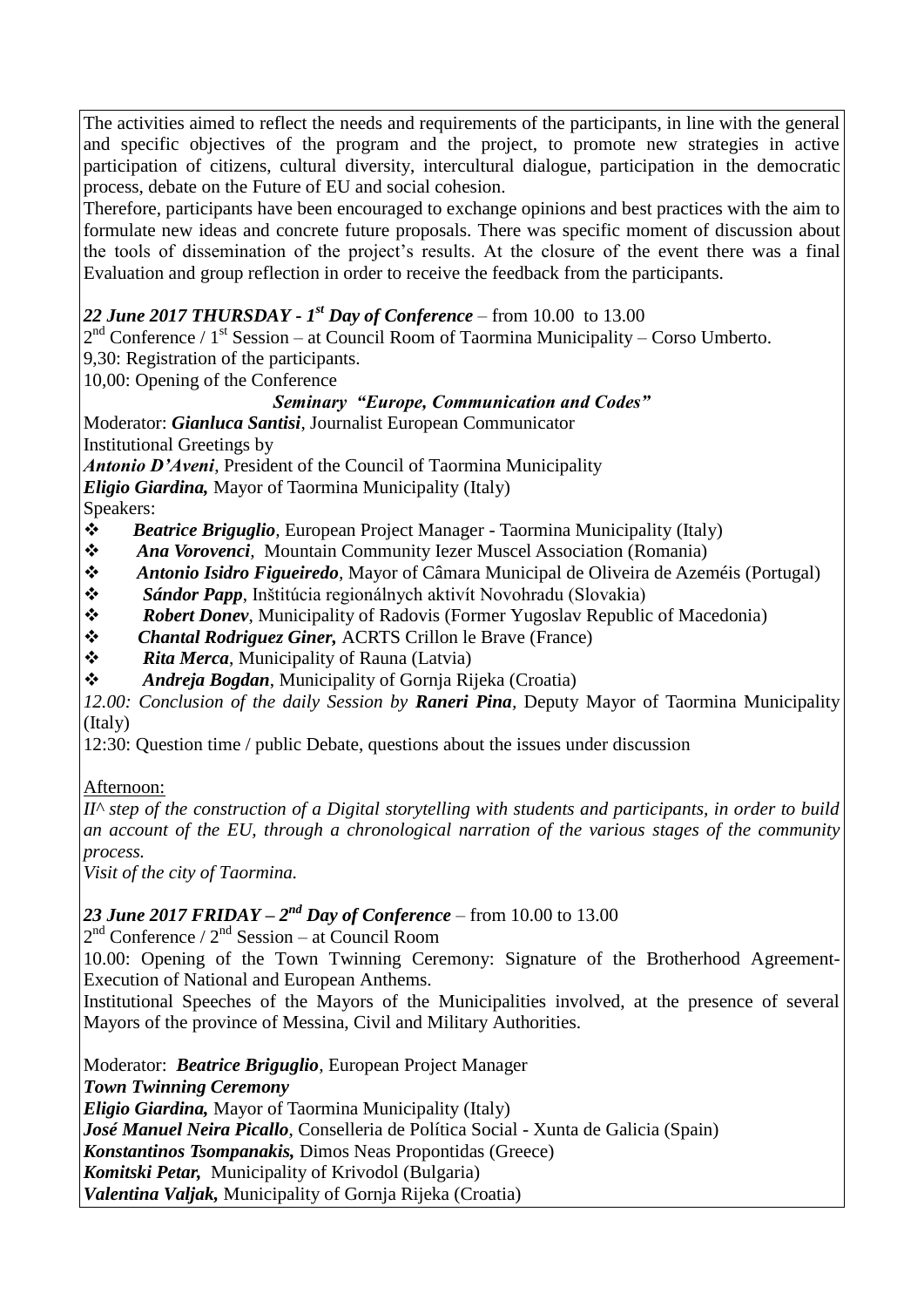*Leonard Soare,* Mountain Community Iezer Muscel Association (Romania) *Antonio Isidro Figueiredo,* Câmara Municipal de Oliveira de Azeméis (Portugal) *Igor Chapov,* Municipality of Radovis (Former Yugoslav Republic of Macedonia) *Linda Zudina-Sivko,* Municipality of Rauna (Latvia) *János Beszkid,* Municipality of Rimoc (Hungary) *Andrea Papp,* Inštitúcia regionálnych aktivít Novohradu (Slovakia) *Marko Kelember,* Irig Moj Grad (Serbia) *Carlo Mastroeni,* Centro Studi di Cultura Europea (Italy) *Jean-Christophe Frament,* ACRTS Crillon le Brave (France) *Edita Stankeviciene*, *Non-formal learning club "WE", Kauno district (Lithuania)* 12:00: Conclusion of the daily Session by *Antonio D'Aveni*, President of the Council of Taormina Municipality

### Afternoon:

Interviews*/Radio talk show "Communicate Europe", with the direct participation of Eurosceptic and pro EU politicians, with the aim of creating a forum for debate and discussion with the public and understand affinities and divergent positions. Visit of the City of Giardini Naxos.*

### *24 June 2017 SATURDAY – 3 rd Day of Conference* – from 16.00 to 19.00

2 nd Conference / 3rd Session - at Council Room

15.00: Registration of the participants

15.30: Opening of the Conference

### **Workshop "Europe of the rules and the Europe of the people?"**

Moderator: *Gianluca Santisi*, Journalist European Communicator

Institutional Greetings by

*Cilona Salvatore, Deputy Mayor of* Taormina Municipality

Speakers:

- *Fernando Rodríguez Castro,* Conselleria de Política Social Xunta de Galicia (Spain)
- *Ivana Knezevic*, Irig Moj Grad (Serbia)
- *Maria Liozidou*, DIMOS NEAS PROPONTIDAS (Greece)
- *Anna Katalin Bobaly*, *Municipality of Rimoc (Hungary)*
- *Mariela Goronova*, Municipality of Krivodol (Bulgaria)
- *Carlo Mastroeni,* Centro Studi di Cultura Europea (Italy)
- *Edita Stankeviciene*, Non-formal learning club "WE", Kauno district (Lithuania)

12:00: Conclusion of the daily Session by *Carella Gaetano*, Deputy Mayor of Taormina Municipality (Italy)

12.30: Question time / public Debate, questions about the issues under discussion

Afternoon:

*Ide@ction - New Ideas Proposal, a space dedicated to the development of new ideas, to develop new proposals for the future and strengthen the European cooperation network. Final Evaluation and group reflection.* 

### **Event 3**

Participation: The event involved 70 citizens, the number of local participants who attended the event was 33 and the number of international participants was 37, including 33 local participants from the city of Municipality of Rimoc (Hungary) and 37 International participants as following: 8 participants from the city of Taormina Municipality (Italy)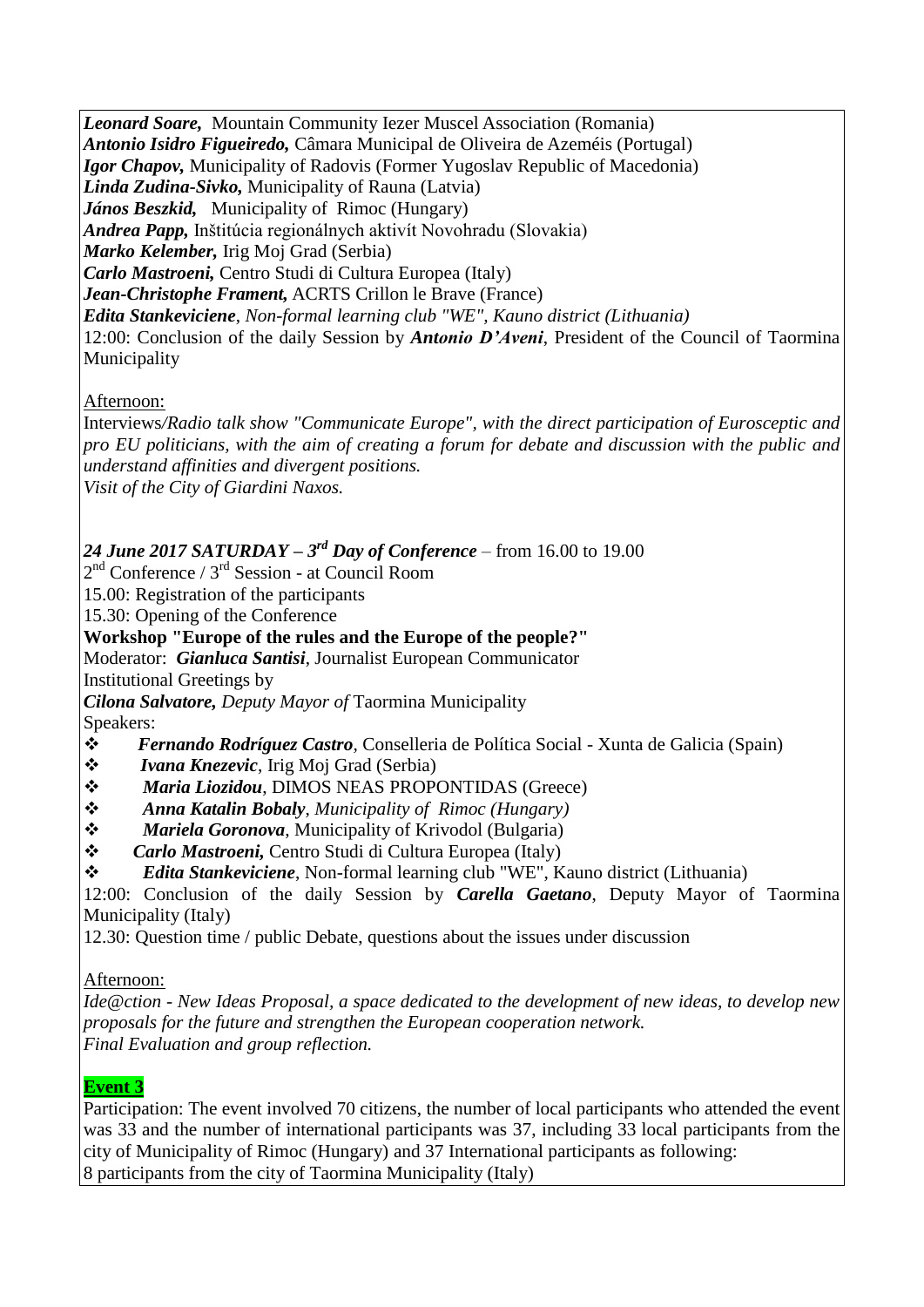3 participants from the city of Santiago de Compostela, Conselleria de Política Social - XUNTA DE GALICIA (Spain)

2 participants from the city of Mountain Community Iezer Muscel Association (Romania)

2 participants from the city of Câmara Municipal de Oliveira de Azeméis (Portugal)

- 1 participants from the city of Non-formal learning club "WE", Kauno district (Lithuania)
- 2 participants from the city of Municipality of Rauna (Latvia)
- 2 participants from the city of Irig Moj Grad (Serbia)
- 3 participants from the city of Centro Studi di Cultura Europea (Italy)
- 2 participants from the city of Municipality of Radovis (Former Yugoslav Republic of Macedonia)
- 2 participants from the city of ACRTS Crillon le Brave (France)
- 2 participants from the city of Dimos Neas Propontidas (Greece)
- 2 participants from the city of Municipality of Krivodol (Bulgaria)
- 2 participants from the city of Municipality of Gornja Rijeka (Croatia)
- 4 participants from the city of IRAN (Slovakia)

**Location / Dates:** The event took place in Budapest (Hungary), from 22/09/2017 to 25/09/2017

**Short description:** The aim of the event was to discuss and debate during the European Conferences, Seminar, interactive workshop and round table on the main topic regarding Euroscpticism and sub thematics as following: "*The 60th Anniversary of Roma's Treaties", The BREXIT question: What's Next...?", "Overcoming Euro-Skepticism through Europe of the Citizens".* 

The third event, held in Budapest (Hungary), was conducted thought Thematic Conferences, Round Table, Debate and Comparison, Interactive workshop, Seminars, Visits of the territory, Interviews/Talk show, Press conferences, Storytelling of UE with the schools, Evaluation, Dissemination and Networking for the Future.

The activities scheduled fostered a sense of ownership of the EU policies and promoted active participation, to build a tighter-knit Europe, according to the principles of active citizenship and participatory democracy. All participants were actively involved in the development of a constructive dialogue on the topics, creating open debates and discussions through moments of question time and non-formal activities. It was kept in constant consideration the principle of non-discrimination, with particular attention to the inclusion of difficult groups and disadvantaged people.

The activities aimed to reflect the needs and requirements of the participants, in line with the general and specific objectives of the program and the project, to promote new strategies in active participation of citizens, cultural diversity, intercultural dialogue, participation in the democratic process, debate on the Future of EU and social cohesion.

Therefore, participants have been encouraged to exchange opinions and best practices with the aim to formulate new ideas and concrete future proposals. At the closure of the event there was a final Evaluation and group reflection in order to receive the feedback from the participants.

# **22 September 2017 FRIDAY - 1 st Day of Conference** – from 16.00 to 19.00

3<sup>rd</sup> Conference / 1<sup>st</sup> Session – at Italian Cultural Institute - Budapest, Bródy Sándor utca 8, Room Szőnyi Triznya

15,30: Registration of the participants.

16,00: Opening of the Conference

*Round Table "The 60th Anniversary of Roma's Treaties"*

Moderator: *Beatrice Briguglio*, European Project Manager (Italy) Institutional Greetings by *Gian Luca Borghese***,** Director of Italian Cultural Institute in Budapest *Eligio Giardina,* Mayor of Taormina Municipality (Italy) Speakers: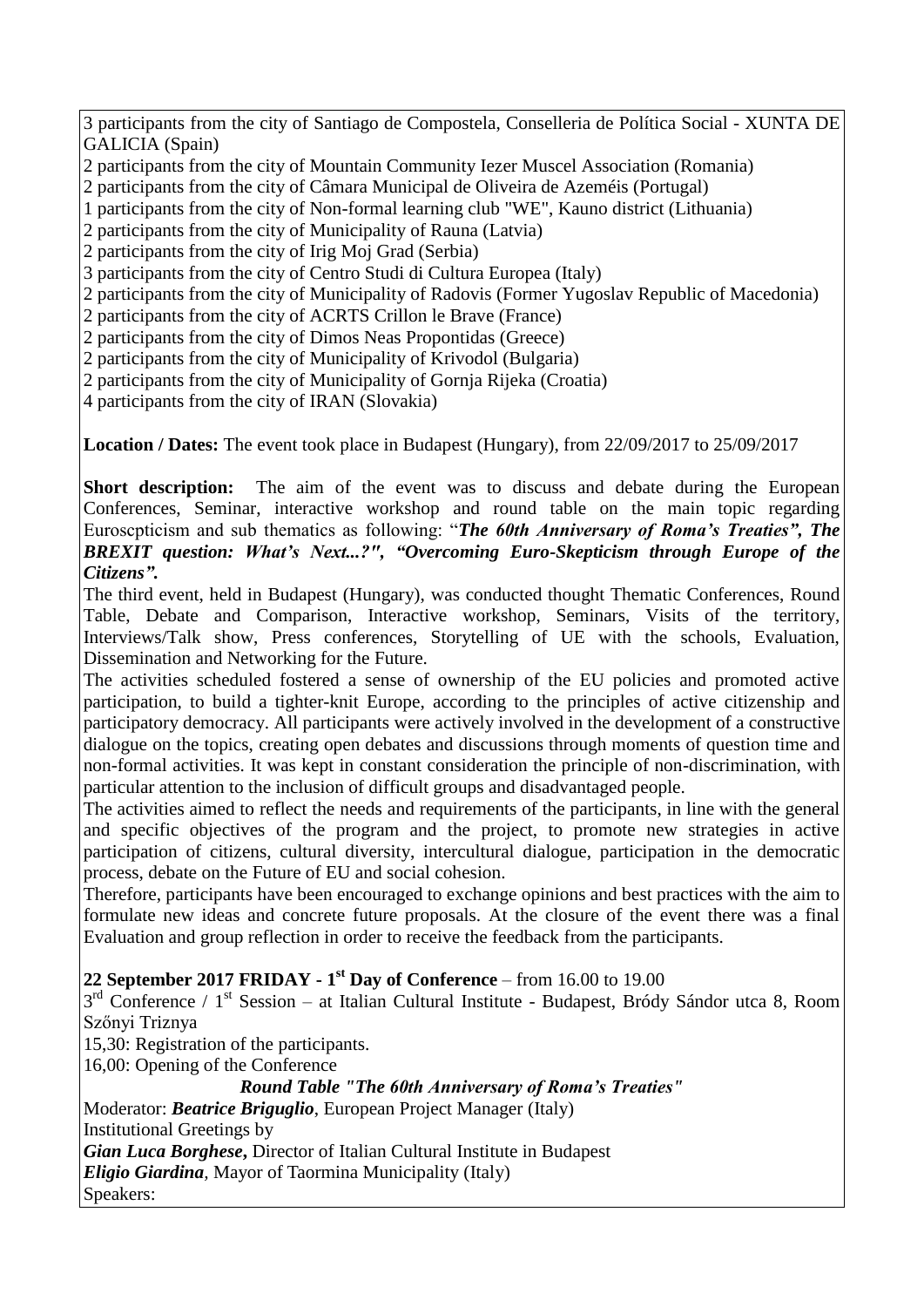- *Bella Mihàly*, Member of Parliament FIDESZ (Hungary)
- *Beatrice Briguglio*, Taormina Municipality (Italy)
- *Bobály Anna,* Municipality of Rimoc (Hungary)

 *Fernando Rodríguez Castro,* Dinamizador Juvenil, Dirección General de Juventud, Participación y Voluntariado - XUNTA DE GALICIA (Spain)

- *Tokár Géza,* IRAN (Slovakia)
- *António Isidro Figueiredo*, Mayor of Câmara Municipal de Oliveira de Azeméis (Portugal)
- *Edita Stankeviciene*, Non-formal learning club "WE", Kauno district (Lithuania)
- *Linda Zudina-Sivko*, Municipality of Rauna (Latvia)
- *Konstantinos Tsompanakis,* Vice Mayor of DIMOS NEAS PROPONTIDAS (Greece)
- *Robert Donev*, Municipality of Radovis (Former Yugoslav Republic of Macedonia)
- *Mariela Goronova*, Municipality of Krivodol (Bulgaria)
- 18.00: Conclusion of the daily Session

18:30: Question time / public Debate, questions about the issues under discussion

# **23 September 2017 Saturday**  $- 2<sup>nd</sup>$  **Day of Conference – from 10.00 to 13.00**

3<sup>rd</sup> Conference / 2<sup>nd</sup> Session – at Mercure Budapest Korona Hotel. Kecskeméti utca 14 (Budapest) 09.30: Registration of the participants

10.00: Opening of the Conference

# *Workshop "The BREXIT question: What's Next...?"*

Moderator: *Beatrice Briguglio*, European Project Manager (Italy)

Institutional Greetings by

*Gaetano Carella*, *Deputy Mayor of Taormina Municipality (Italy)*

*Samu Istvàn*, MKP Presidency Representative (Slovakia)

Speakers:

- *Bobály Anna,* Municipality of Rimoc (Hungary)
- *Giovanni Carmelo Leonardi*, Taormina Municipality (Italy)
- *Leonard Soare,* President of Mountain Community Iezer Muscel Association (Romania)
- *Marko Kelember,* President of Irig Moj Grad (Serbia)
- *Chantal Rodriguez Giner*, ACRTS Crillon le Brave (France)
- *Angela Fernandes*, Câmara Municipal de Oliveira de Azeméis (Portugal)
- *Maria Liozidou*, DIMOS NEAS PROPONTIDAS (Greece)
- *Petar Danchev*, Municipality of Krivodol (Bulgaria)
- *Darko Fištrović*, Mayor of Municipality of Gornja Rijeka (Croatia)
- *Carlo Mastroeni*, President of Centro Studi di Cultura Europea (Italy)
- *Sashko Bojadjiev*, Municipality of Radovis (Former Yugoslav Republic of Macedonia)
- 12:00: Conclusion of the daily Session
- 12.30: Question time / public Debate, questions about the issues under discussion

# Afternoon:

*III^ step of the construction of a Digital storytelling with students and participants to the Italian Cultural Institute in Budapest, in order to build an account of the EU, through a chronological narration of the various stages of the community process. Visit of the city of and of the Parliament of Budapest.* 

**24 September 2017 Sunday – 3 rd Day of Conference** – from 10.00 to 13.00

3<sup>rd</sup> Conference / 3<sup>rd</sup> Session - Mercure Budapest Korona Hotel. Kecskeméti utca 14 (Budapest)

09.30: Registration of the participants

10.00: Opening of the Conference

*Seminary* **"***Overcoming Euro-Skepticism through Europe of the Citizens"* Moderator: *Carlo Mastroeni*, President of Centro Studi di Cultura Europea (Italy)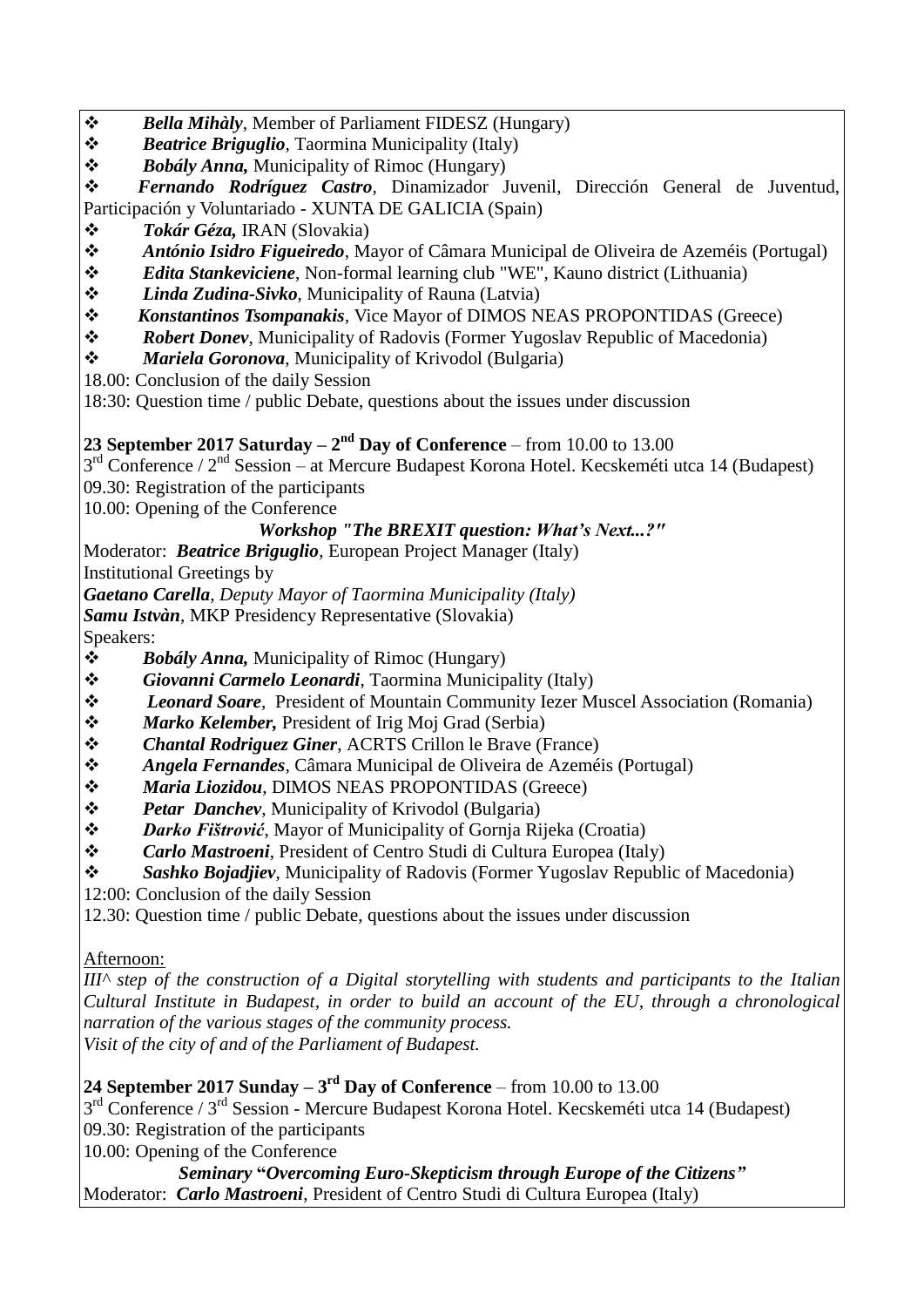Institutional Greetings by

*Eligio Giardina,* Mayor of Taormina Municipality (Italy)

*János Beszkid***,**Mayor of Municipality of Rimoc (Hungary)

Speakers:

 *Cecilia Vazquez Suarez*, Directora General de Juventud, Participación y Voluntariado - XUNTA DE GALICIA (Spain)

- *Bobály Anna,* Municipality of Rimoc (Hungary)
- *Linda Zudina-Sivko*, Municipality of Rauna (Latvia)
- *Ana Vorovenci*, Mountain Community Iezer Muscel Association (Romania)
- *Ivana Knezevic*, Irig Moj Grad (Serbia)
- *Valentina Valjak,* Municipality of Gornja Rijeka (Croatia)
- *José Giner,* ACRTS Crillon le Brave (France)
- *Papp Sándor,* IRAN (Slovakia)
- *Carlo Mastroeni,* President of Centro Studi di Cultura Europea (Italy)
- 12:00: Conclusion of the daily Session by *Andrea Papp,* IRAN (Slovakia)

12.30: Question time / public Debate, questions about the issues under discussion

### Afternoon:

*Ide@ction - New Ideas Proposal, a space dedicated to the development of new ideas, to develop new proposals for the future and strengthen the European cooperation network. Final Evaluation and group reflection.* 

# **Event 4**

Participation: The event involved 75 citizens, the number of local participants who attended the event was 40 and the number of international participants was 35, including 40 local participants from the city of Municipality of Krivodol (Bulgaria) and 35 International participants as following:

9 participants from the city of Taormina Municipality (Italy)

3 participants from the city of Santiago de Compostela, Conselleria de Política Social - XUNTA DE GALICIA (Spain)

- 2 participants from the city of Mountain Community Iezer Muscel Association (Romania)
- 2 participants from the city of Câmara Municipal de Oliveira de Azeméis (Portugal)
- 1 participants from the city of Non-formal learning club "WE", Kauno district (Lithuania)
- 2 participants from the city of Municipality of Rauna (Latvia)
- 2 participants from the city of Irig Moj Grad (Serbia)
- 2 participants from the city of Municipality of Radovis (Former Yugoslav Republic of Macedonia)
- 2 participants from the city of ACRTS Crillon le Brave (France)
- 3 participants from the city of Centro Studi di Cultura Europea (Italy)
- 1 participants from the city of Dimos Neas Propontidas (Greece)
- 2 participants from the city of Municipality of Gornja Rijeka (Croatia)
- 2 participants from the city of IRAN (Slovakia)
- 2 participants from the city of Municipality of Rimoc (Hungary)

**Location / Dates:** The event took place in Sofia (Bulgaria), from 30/11/2017 to 3/12/2017.

**Short description:** The aim of the event was to discuss and debate during the European Conferences, Seminar, interactive workshop and round table on the main topic regarding Euroscpticism and sub thematics as following: "*Europe over the crisis", "The European Union, an incomplete construction", "Who are the Europeans".*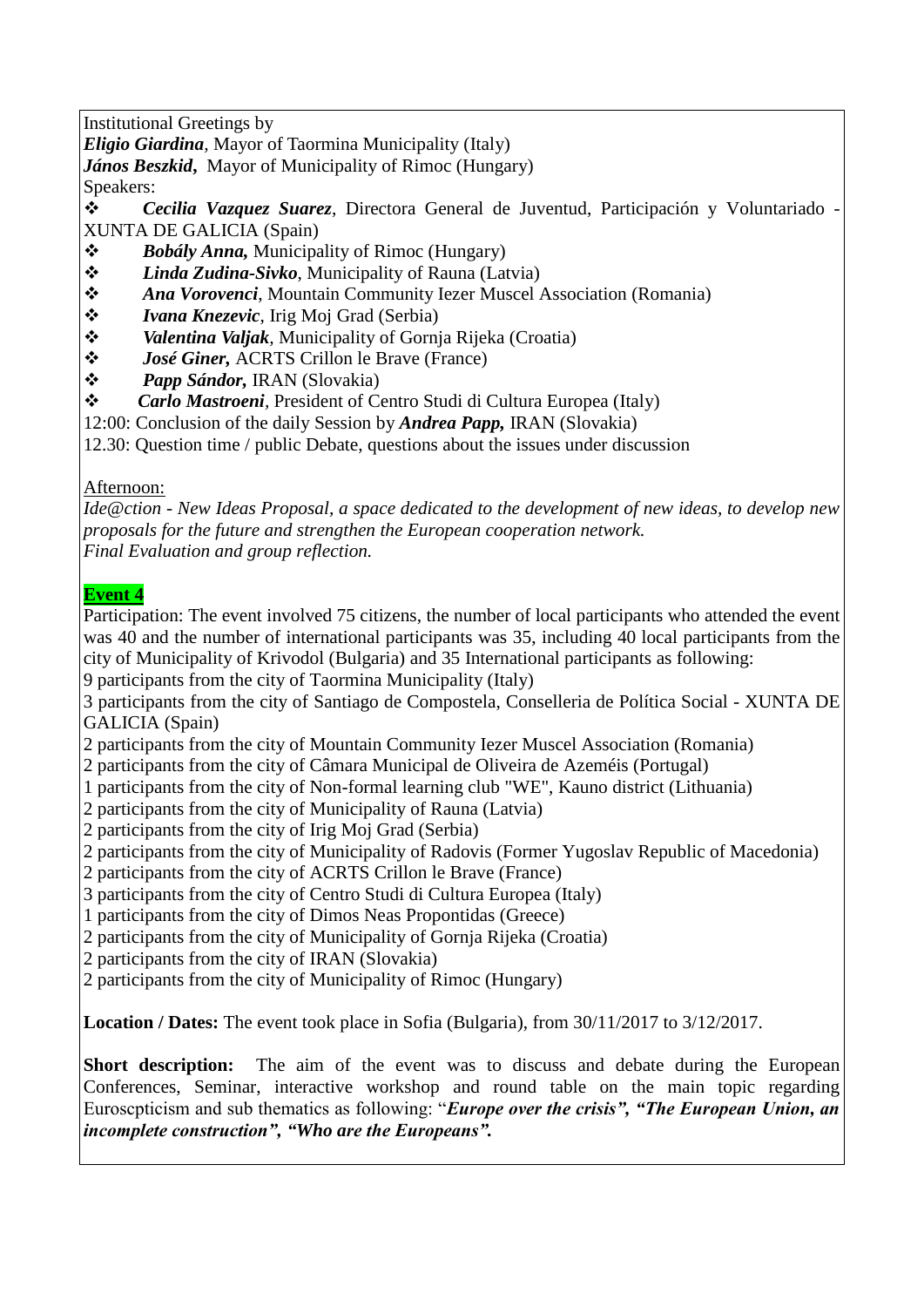The four event, held in Sofia (Bulgaria), was conducted thought Thematic Conferences, Round Table, Debate and Comparison, Interactive workshop, Seminars, Visits of the territory, Interviews/Talk show, Press conferences, Storytelling of UE with the schools, Evaluation, Dissemination and Networking for the Future.

The activities scheduled fostered a sense of ownership of the EU policies and promoted active participation, to build a tighter-knit Europe, according to the principles of active citizenship and participatory democracy. All participants were actively involved in the development of a constructive dialogue on the topics, creating open debates and discussions through moments of question time and non-formal activities. It was kept in constant consideration the principle of non-discrimination, with particular attention to the inclusion of difficult groups and disadvantaged people.

The activities aimed to reflect the needs and requirements of the participants, in line with the general and specific objectives of the program and the project, to promote new strategies in active participation of citizens, cultural diversity, intercultural dialogue, participation in the democratic process, debate on the Future of EU and social cohesion.

Therefore, participants have been encouraged to exchange opinions and best practices with the aim to formulate new ideas and concrete future proposals. At the closure of the event there was a final Evaluation and group reflection in order to receive the feedback from the participants.

**30 November 2017 Thursday - 1 st Day of Conference** – from 16.00 to 19.00

4 th Conference / 1st Session – at *Hotel Sveta Sofia 18, Pirotska str.,Sofia 1301,Bulgaria, Serdika Room*

15,30: Registration of the participants

16,00: Opening of the Conference

#### *Seminary "Europe over the crisis"*

Moderator: *Beatrice Briguglio*, European Project Manager (Italy) Institutional Greetings by

*Salvatore Cilona,* Deputy Mayor of Taormina Municipality (Italy)

*Peter Danchev*, Mayor of the Municipality of Krivodol (Bulgaria) Speakers:

- *Beatrice Briguglio*, Taormina Municipality (Italy)
- *Mariela Goronova*, Municipality of Krivodol (Bulgaria)
- *José Manuel Neira Picallo,* Conselleria de Política Social Xunta de Galicia (Spain)
- *Ivana Knezevic*, Irig Moj Grad (Serbia)
- *Angela Fernandes,* Câmara Municipal de Oliveira de Azeméis (Portugal)
- *Joëlle Perault*, ACRTS Crillon le Brave (France)
- *Sashko Bojadjiev,* Municipality of Radovis (Former Yugoslav Republic of Macedonia)
- *Carlo Mastroeni,* President of Centro Studi di Cultura Europea (Italy)
- *Ana Vorovenci*, Mountain Community Iezer Muscel Association (Romania)
- *Gita Feldmane*, Municipality of Rauna (Latvia)

18.00: Conclusion of the daily Session

18:30: Question time / public Debate, questions about the issues under discussion

### **1 December 2017 Friday –**  $2<sup>nd</sup>$  **Day of Conference – from 10.00 to 13.00**

4 th Conference / 2nd Session – at *Hotel Sveta Sofia 18, Pirotska str.,Sofia 1301,Bulgaria, Serdika Room*

09.30: Registration of the participants

10.00: Opening of the Conference

# *Workshop "The European Union, an incomplete construction"*

Moderator: *Beatrice Briguglio*, European Project Manager (Italy)

Institutional Greetings by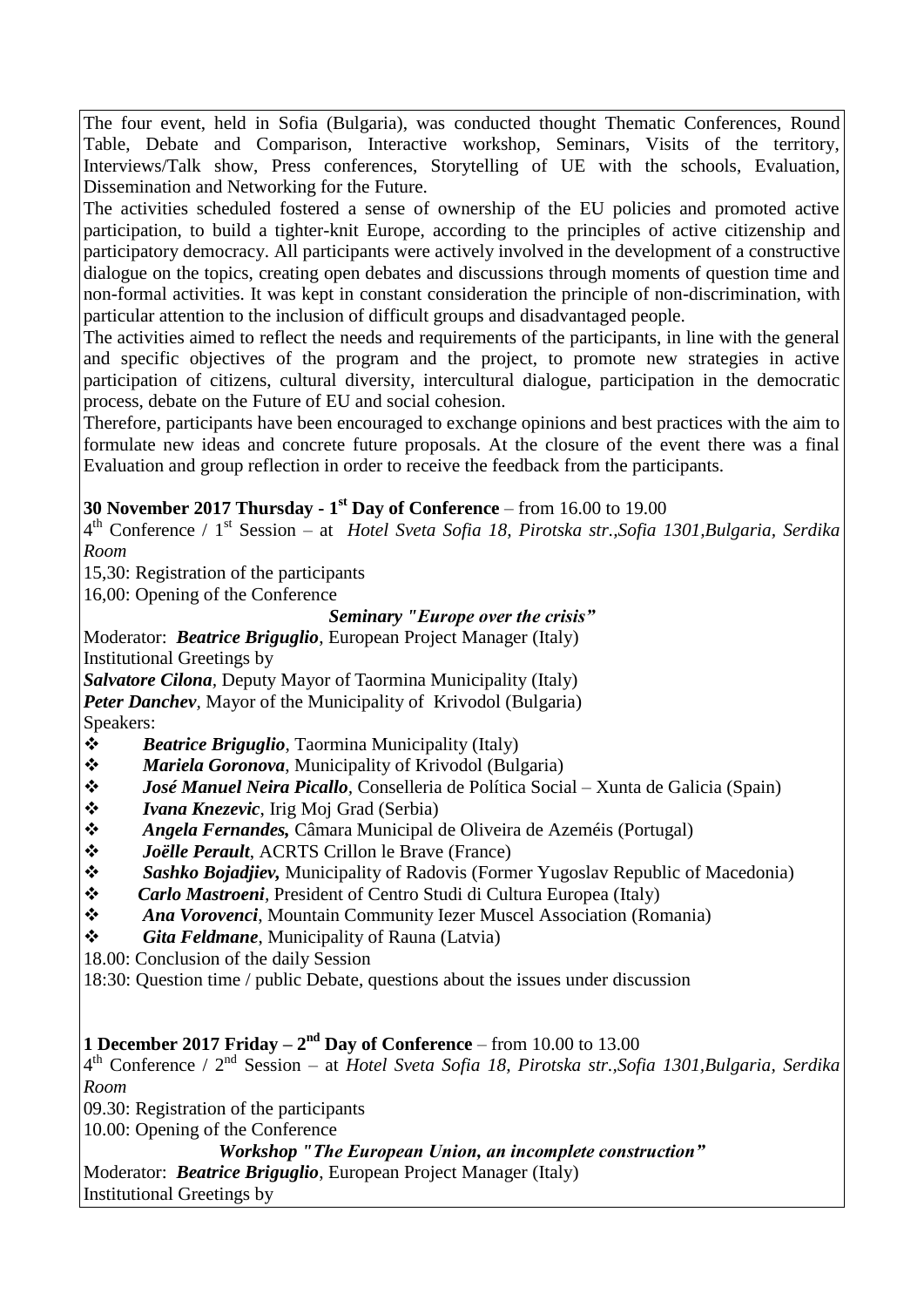*Antonio D'Aveni*, President of the Council of Taormina Municipality (Italy) *Miroslav Komitski, Deputy governor of Vratsa District*

*Marco Montecchi*, Presindent of the Italian Chamber of Commerce in Bulgaria Speakers:

- *Liliana Tona*, Taormina Municipality (Italy)
- *Peter Komitski,* Chairman of the Municipal Council of Krivodol (Bulgaria)
- *Marko Kelember*, Irig Moj Grad (Serbia)
- *Chantal Rodriguez Giner*, ACRTS Crillon le Brave (France)
- *❖ Beszkid János*, Mayor of Municipality of Rimoc (Hungary)
- *Maria Liozidou*, Dimos Neas Propontidas (Greece)
- *◆ Ivan Biskup*, Municipality of Gornja Rijeka (Croatia)<br>◆ *Carlo Mastroeni*, President of Centro Studi di Cultura
- *Carlo Mastroeni*, President of Centro Studi di Cultura Europea (Italy)
- **→ Papp Sándor, IRAN (Slovakia)**<br>◆ *Inês Lamego*, Câmara Municipal
- *Inês Lamego,* Câmara Municipal de Oliveira de Azeméis (Portugal)
- *Edita Stankeviciene*, Non-formal learning club "WE", Kauno district (Lithuania)
- 12:00: Conclusion of the daily Session

12.30: Question time / public Debate, questions about the issues under discussion

### Afternoon:

Interviews*/Talk show "Communicate Europe", with the direct participation of Eurosceptic and pro EU politicians, with the aim of creating a forum for debate and discussion with the public and understand affinities and divergent positions.*

*Meeting with the President, Marco Montecchi and General Director, Rosa Cusumano, at the Italian Chamber of Commerce in Sofia.*

### **2 December 2017 Saturday – 3 rd Day of Conference** – from 10.00 to 13.00

4 th Conference / 3rd Session – at *Hotel Sveta Sofia 18, Pirotska str.,Sofia 1301,Bulgaria, Serdika Room*

09.30: Registration of the participants

10.00: Opening of the Conference

# *Round Table "Who are the Europeans"*

Moderator: *Beatrice Briguglio*, European Project Manager (Italy)

Institutional Greetings by

*Gaetano Carella*, *Deputy Mayor of Taormina Municipality (Italy)*

*Peter Komitski*, Chairman of the Municipal Councilof Krivodol (Bulgaria) Speakers:

*Giuseppe Composto*, Taormina Municipality (Italy)

- *Peter Danchev*, Mayor of the Municipality of Krivodol (Bulgaria)
- *Maria Liozidou,* Dimos Neas Propontidas (Greece)
- *Leonard Soare,* President of Mountain Community Iezer Muscel Association (Romania)
- *János Beszkid,* Mayor of the Municipality of Rimoc (Hungary)
- *Valentina Valjak,* Municipality of Gornja Rijeka (Croatia)
- *Fernando Rodríguez Castro,* Conselleria de Política Social Xunta de Galicia (Spain)
- *Papp Sándor*, IRAN (Slovakia)
- *Linda Zudina-Sivko*, Municipality of Rauna (Latvia)
- *Robert Donev*, Municipality of Radovis (Former Yugoslav Republic of Macedonia)

*Edita Stankeviciene*, Non-formal learning club "WE", Kauno district (Lithuania)

12:00: Conclusion of the daily Session

12.30: Question time / public Debate, questions about the issues under discussion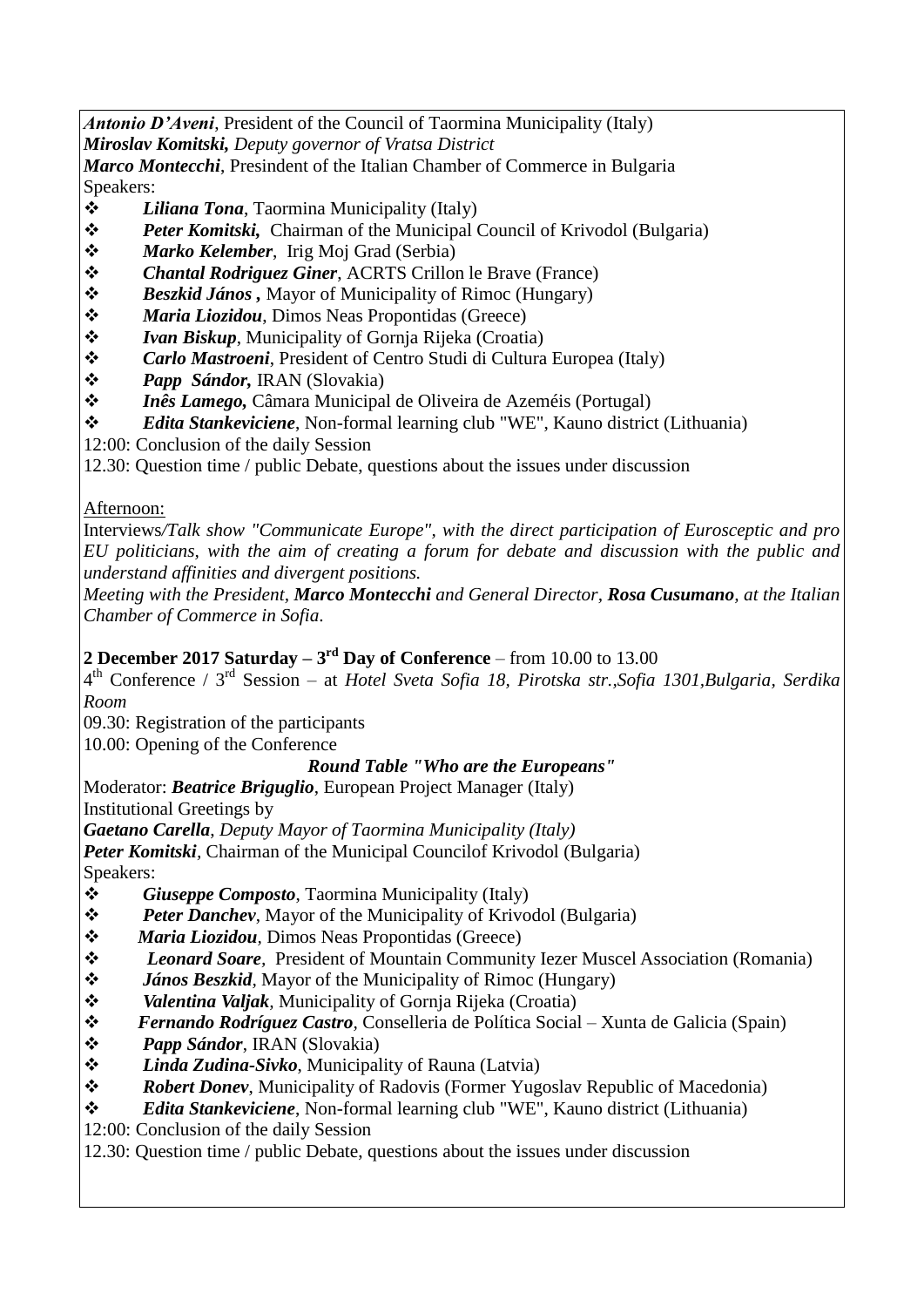#### Afternoon:

*Ide@ction - New Ideas Proposal, a space dedicated to the development of new ideas, to develop new proposals for the future and strengthen the European cooperation network. Final Evaluation and group reflection.* 

#### **Event 5**

Participation: The event involved 70 citizens, the number of local participants who attended the event was 38 and the number of international participants was 32, including 38 local participants from the city of Dimos Neas Propontidas (Greece) and 32 International participants as following: 4 participants from the city of Taormina Municipality (Italy) 3 participants from the city of Santiago de Compostela, Conselleria de Política Social - XUNTA DE GALICIA (Spain) 2 participants from the city of Mountain Community Iezer Muscel Association (Romania) 2 participants from the city of Câmara Municipal de Oliveira de Azeméis (Portugal) 2 participants from the city of Non-formal learning club "WE", Kauno district (Lithuania) 2 participants from the city of Municipality of Rauna (Latvia) 3 participants from the city of Centro Studi di Cultura Europea (Italy) 2 participants from the city of Irig Moj Grad (Serbia) 2 participants from the city of Municipality of Radovis (Former Yugoslav Republic of Macedonia) 2 participants from the city of ACRTS Crillon le Brave (France) 2 participants from the city of Municipality of Krivodol (Bulgaria) 2 participants from the city of Municipality of Gornja Rijeka (Croatia) 2 participants from the city of IRAN (Slovakia) 2 participants from the city of Municipality of Rimoc (Hungary) **Location / Dates:** The event took place in Thessaloniki and in Neas Propontidas (Greece), from 14/12/2017 to 17/12/2017

**Short description:** The aim of the last event was to discuss and debate during the European Conferences, Seminar, interactive workshop and round table on the future of the Networks, Dissemination of the results, and about the main topic regarding Euroscpticism and sub thematics as scheduled: *"Discovering European Values: An Effort of Creativity and Trust", "Preparing for the 2019 European Elections", "Between Europeanism and Eurosceptic Populism"*

The last event, held in Thessaloniki (Greece), was conducted thought Thematic Conferences, Round Table, Debate and Comparison, Interactive workshop, Seminars, Visits of the territory, Interviews/Talk show, Press conferences, Storytelling of UE with the schools, Evaluation, Dissemination and Networking for the Future.

The activities scheduled fostered a sense of ownership of the EU policies and promoted active participation, to build a tighter-knit Europe, according to the principles of active citizenship and participatory democracy. All participants were actively involved in the development of a constructive dialogue on the topics, creating open debates and discussions through moments of question time and non-formal activities. It was kept in constant consideration the principle of non-discrimination, with particular attention to the inclusion of difficult groups and disadvantaged people.

The activities aimed to reflect the needs and requirements of the participants, in line with the general and specific objectives of the program and the project, to promote new strategies in active participation of citizens, cultural diversity, intercultural dialogue, participation in the democratic process, debate on the Future of EU and social cohesion.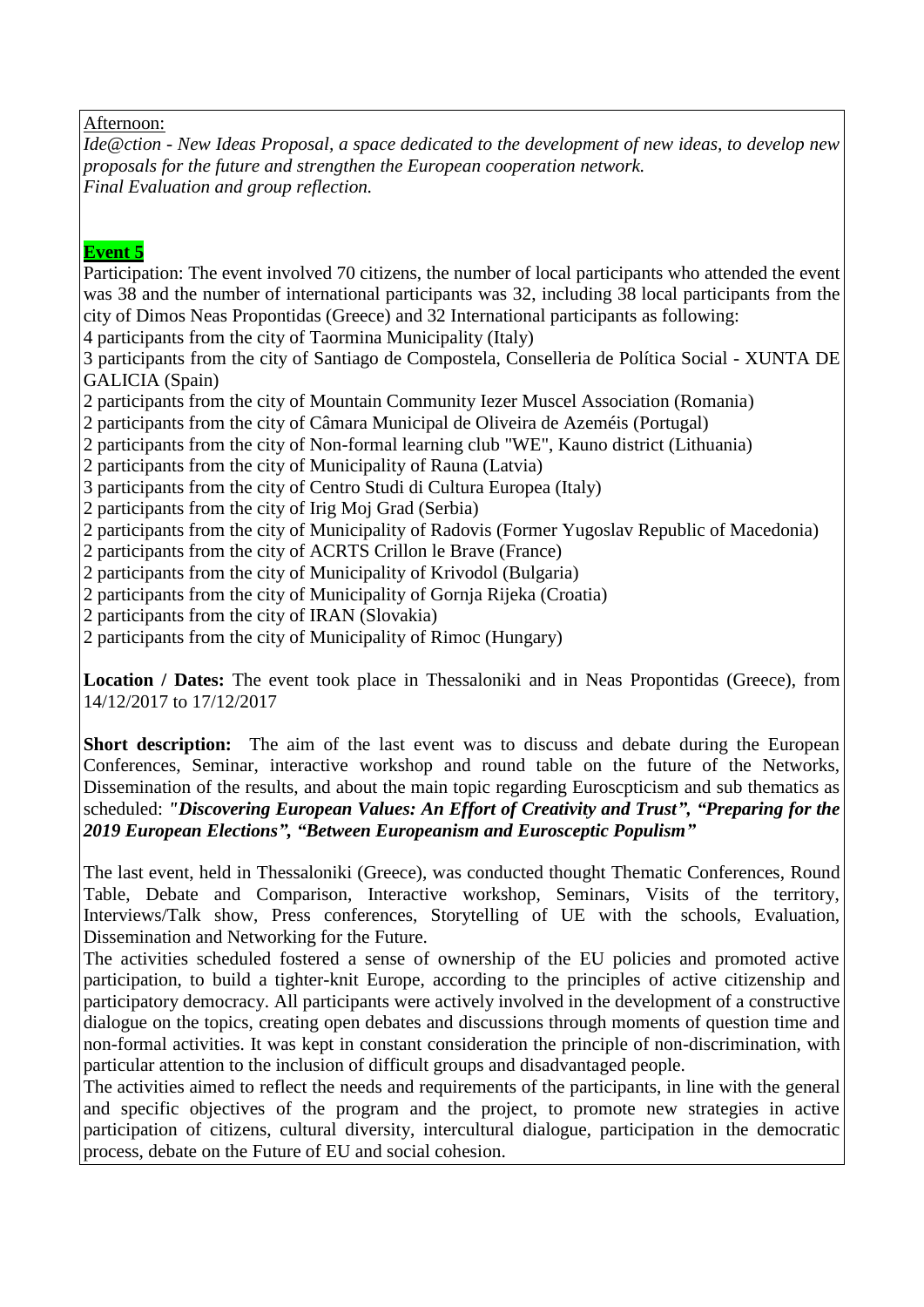Therefore, participants have been encouraged to exchange opinions and best practices with the aim to formulate new ideas and concrete future proposals. There were specific moment of discussion about the tools of dissemination of the project's results. At the closure of the event there was a final Evaluation and group reflection in order to receive the feedback from the participants.

### **14 December 2017 Thursday - 1 st Day of Conference** – from 17.00 to 20.00

5<sup>th</sup> Conference / 1<sup>st</sup> Session – at Holiday Inn Monastiriou, 8 Thessaloniki (Greece)

16,30: Registration of the participants.

17,00: Opening of the Conference

# *Round Table "Discovering European Values: An Effort of Creativity and Trust"*

Moderator: *Beatrice Briguglio*, European Project Manager (Italy)

Institutional Greetings by

*Eligio Giardina,* Mayor of Taormina Municipality (Italy)

*Konstantinos Tsompanakis,* Vice Mayor of Dimos Neas Propontidas (Greece) Speakers:

- *Beatrice Briguglio*, Taormina Municipality (Italy)
- *Elisavet Papoulidou*, Dimos Neas Propontidas (Greece)
- *Beszkid János,* Municipality of Rimoc (Hungary)
- *José Manuel Neira Picallo,* Conselleria de Política Social Xunta de Galicia (Spain)
- *Andrea Papp*, IRAN (Slovakia)
- *❖ Igor Capov*, Municipality of Radovis (Former Yugoslav Republic of Macedonia)
- *Edita Stankeviciene*, Non-formal learning club "WE", Kauno district (Lithuania)
- *Leonard Soare*, Mountain Community Iezer Muscel Association (Romania)
- *Linda Zudina-Sivko*, Municipality of Rauna (Latvia)
- *Carlo Mastroeni*, President of Centro Studi di Cultura Europea (Italy)
- 19.00: Conclusion of the daily Session

19.30: Question time / public Debate, questions about the issues under discussion

### **15 December 2017 Friday –**  $2<sup>nd</sup>$  **Day of Conference – from 10.00 to 13.00**

5<sup>th</sup> Conference / 2<sup>nd</sup> Session – at Cultural Center of Nea Triglia in Nea Propontida

09.30: Registration of the participants

10.00: Opening of the Conference

### *Seminary "Preparing for the 2019 European Elections"*

Moderator: *Beatrice Briguglio*, European Project Manager (Italy)

Institutional Greetings by

*Eligio Giardina,* Mayor of Taormina Municipality (Italy)

*Emmanouil Karras,* Mayor of Dimos Neas Propontidas (Greece)

Speakers:

- *Maria Liozidou*, Dimos Neas Propontidas (Greece)
- *Mariela Goronova*, Municipality of Krivodol (Bulgaria)
- *Fernando Rodríguez Castro*, Conselleria de Política Social Xunta de Galicia (Spain)
- *Ana Vorovenci*, Mountain Community Iezer Muscel Association (Romania)
- *Ivana Knezevic*, Irig Moj Grad (Serbia)
- *Joëlle Perault*, ACRTS Crillon le Brave (France)
- *Angela Fernandes*, Câmara Municipal de Oliveira de Azeméis (Portugal)
- *Krunoslav Durec*, Municipality of Gornja Rijeka (Croatia)
- *Nerija Baltreniene*, Non-formal learning club "WE", Kauno district (Lithuania)

12:00: Conclusion of the daily Session

12.30: Question time / public Debate, questions about the issues under discussion